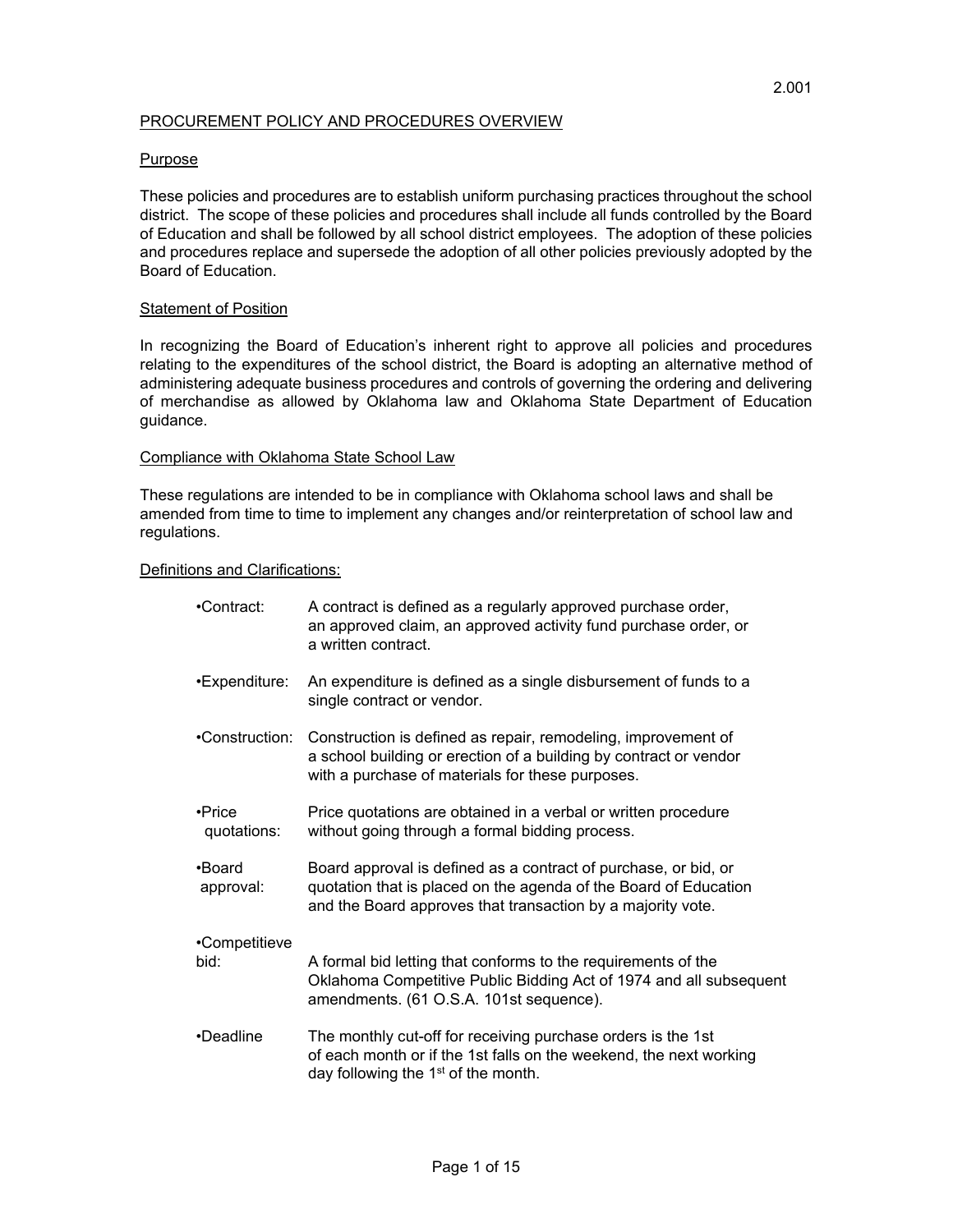# Purchases Not Requiring Quotes or Bids

Every effort should be made to obtain the best quality of goods and services at the lowest possible price. Due to the unique nature of some goods and services, the following are exempt from bidding requirements:

- Expenditures for items which are peculiar to a single vendor and that could not be supplied by other vendors. A completed "Sole Source" affidavit shall accompany all such expenditures and must be approved by the Business Office.
- Procurement made necessary because of unforeseen emergency, disaster, or act of God that requires immediate acquisition to preserve District property or to protect public health or safety, upon declaration of such emergency by the Superintendent or his designee. Ratification of such emergency expenditures shall be required by the Board of Education at the next regularly scheduled Board meeting.
- Expenditures for professional services provided by uniquely qualified or talented persons including but not limited to speakers, performing artists, audit services and specialty repair or service contracts.
- Utility services and postage
- Software licenses, related maintenance agreements, and specialized software; books, films, manuscripts, research references, publication subscriptions, and library materials; and testing and assessment materials that are available only from the sources holding exclusive distribution rights to the materials.
- Activity Fund purchases for fundraising or resale purposes, graduation, prom, dances and other student social activities, custom decorations, clothing and gear.
- Items purchased with grant funding where the item was specifically approved in the grant.

# Bid Procedures

The following information serves as a guideline for the administrative processing of the district's expenditures. Funds from such expenditures shall have been previously approved by the Board of Education in the district's fiscal year budget and will be identified in line item expenditure accounts in either the general fund or the building fund of the Board approved budget.

- a. Quotes shall be awarded to lowest responsible vendor.
- b. The state contract price shall be used in any district purchase, unless a lower price can be determined available through the normal process of receiving quotes; and the purchase awarded to the lowest responsible vendor.
- c. The lowest and best purchase price will be determined and awarded. Three quotations by phone, catalog, or verbal will be required from vendors for any prospective purchase which is likely to exceed \$25,000.
- d. d. The state required non-kickback/collusion affidavit will be secured on any purchase in the amount of \$1,000 or greater.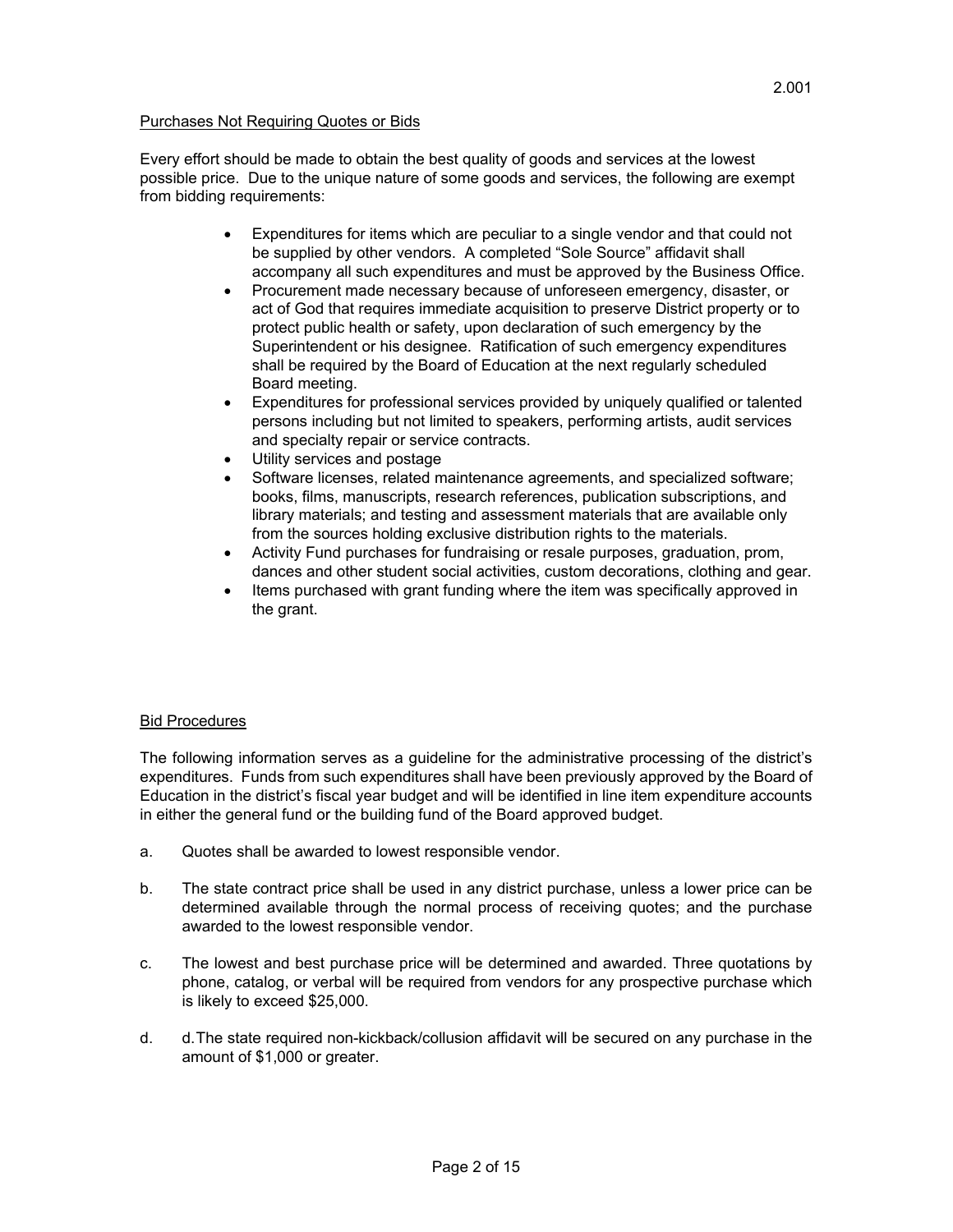- e. The state required non-collusion/kickback affidavit must be secured on any sealed competitive bid or contract awarded by the district.
- f. A complete file of bidding documents will be maintained in the district's business office as a matter of public record and will be available during the regular work hours and when such review will not impose an undo burden on the business office operations.

## Sealed Quotations

Sealed quotations shall be required on any single expenditure for goods, equipment or supplies that totals \$5,000 or greater.

# Lease Agreements

.

Lease agreements are approved by the Board of Education at their inception. These agreements are made part of the minutes. These lease agreements are reaffirmed each school year and made a part of the minutes. Payments are encumbered July 1 of each fiscal year for the total amount due for the year. The monthly payment will be submitted for Board approval on a monthly basis.

## **GENERAL, BUILDING, CHILD NUTRITION, AND BUILDING FUND(S) PURCHASING CYCLES**

Upon receipt of the requisition it is the responsibility of the Encumbrance Clerk to ascertain if the purchase is appropriate as it relates to classification, proper fiscal year and statutory authority. Upon this verification a code classification is assigned, according to budget, and the purchase order is created.

Receiving

.

Merchandise received on an open purchase order shall be checked by a warehouse employee. Once the order is checked, verified, and date received noted, a Receipt of Merchandise (ROM) is created and payment is authorized. Upon receipt of invoice, the transaction is complete and ready for payment.

## **Warrant**

The warrants and encumbrances associated with warrants are submitted to the Board of Education at the regular monthly meeting.

When all purchase orders are completed and processed, they remain on file in the accounts payable office. The Purchase Order, Receipt of Merchandise and required affidavits will be kept on file in the accounts payable office.

## Treasurer

Following the monthly Board of Education meeting all approved warrants are mailed to the authorized vendors. At the end of each month, the total of outstanding warrants remaining in the warrant register are matched against a reconciliation of warrants outstanding per the treasurer's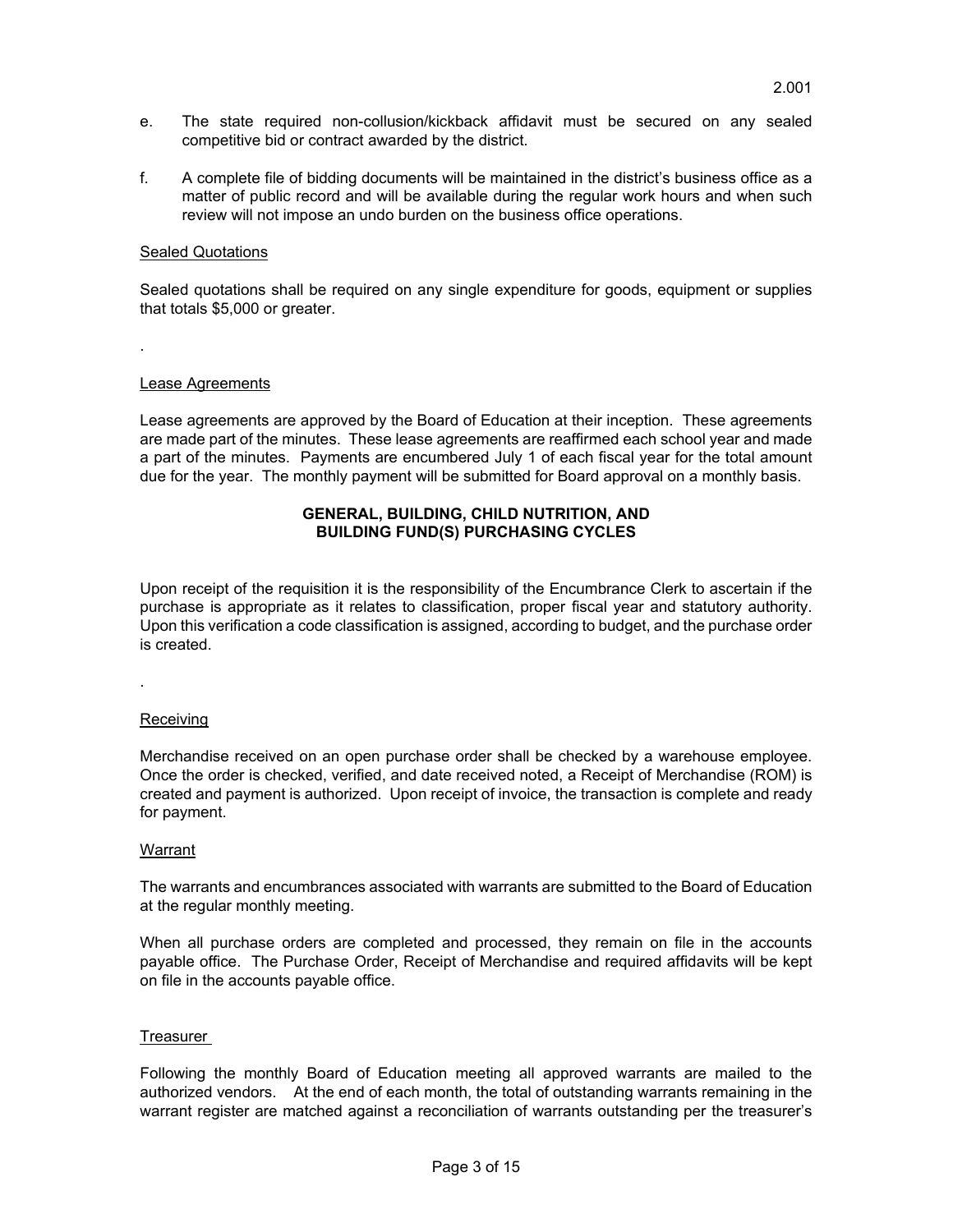report., All Treasurer's reports are presented for the Board's approval at regularly scheduled meetings.

# Board Approval

- 1) A warrant register is presented each month for board review, noting total expenditures and encumbrances for the month and year-to-date.
- 2) An income and expense summary is presented each month for Board review, noting total income, salary expense and operational expenses for the month and year-to-date.
- 3) A treasurer's report is presented each month for board approval, noting total cash, investments, warrants issued, paid and outstanding for each fund.

## Cash Bond Fund

The Bond Fund is appropriated for the purpose for which it was voted and according to contractual obligations approved by the Board. School district Bond Funds are maintained through the treasurer's office.

## Budgeting Procedures

The Superintendent is required to prepare a detailed balanced budget showing projected revenues by source, estimate of fund balance carryover, and detail expenditures by classification code. This estimate will provide the basis of setting up the detail appropriation ledger

## Miscellaneous Procedures

- 1) The school district will not pay from a summary vendor statement. Only invoices will be accepted for processing.
- 2) Vendor invoices are mathematically checked and verified.
- 3) The board policy on purchases of \$1,000 or more requires a non-kickback affidavit from the vendor. Payment of these invoices is withheld until such affidavit is received.

## Steps in Requisition for Purchase Guidelines

Be accurate and detailed in regard to description of item, unit and total pricing, and assign the date. In the case of General and Building Fund requisitions, all merchandise with the exception of transportation, maintenance, and child nutrition requisitions, will be delivered to the warehouse and then to the requesting school site. Additionally, each requisition will require the approval of the building principal, director of support services, before purchase order numbers will be If information on the requisitions is not filled out in accordance to directives, then deficient requisitions will be rejected.

## **Activity Fund**

- 1) Building Principals approve requisitions for the site.
- 2) Purchase orders will not be issued against any activity fund sub-account if unobligated cash funds are not sufficient within the sub-account to meet the proposed obligation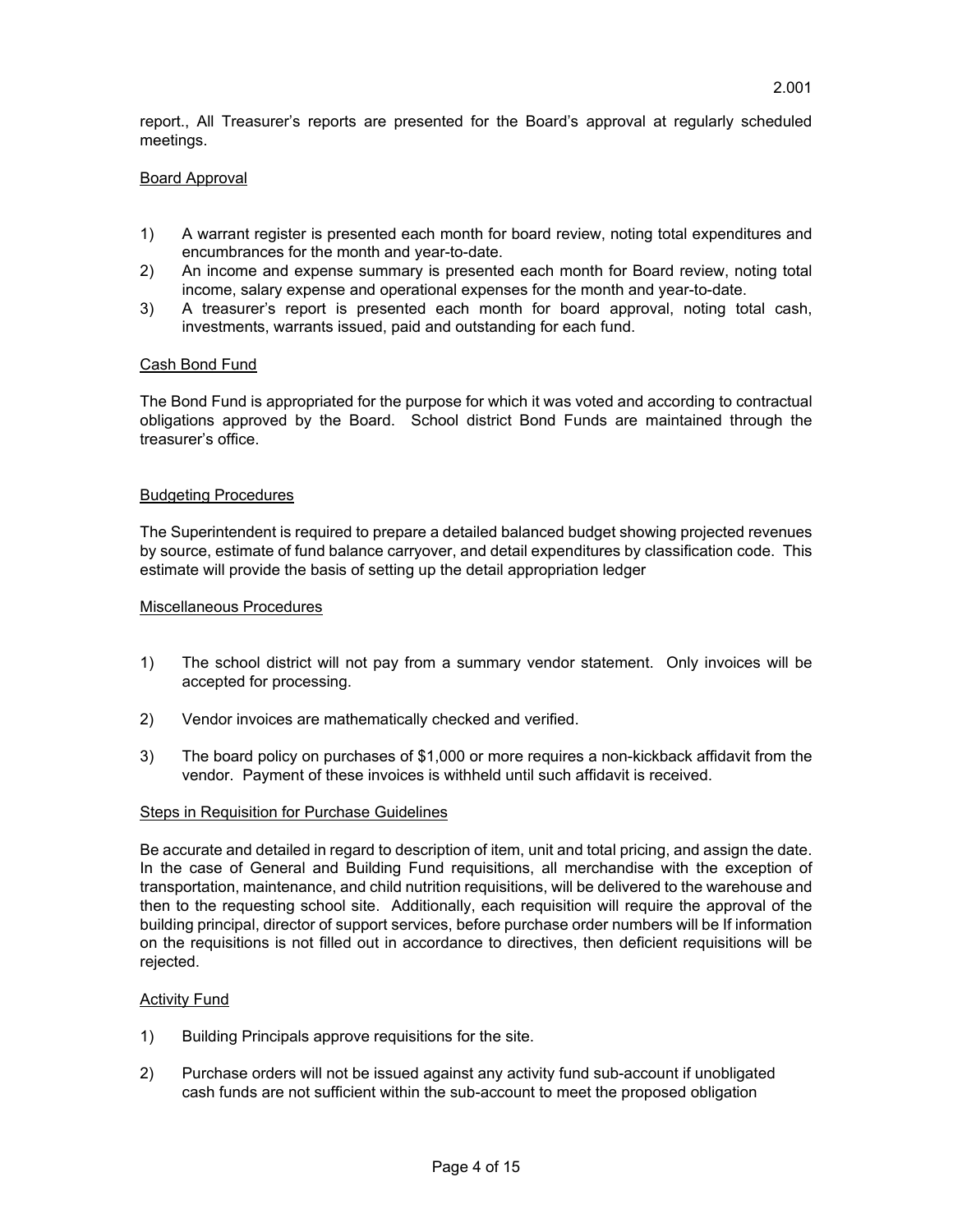to be incurred by the requisition. Once a Purchase Order Number is assigned by the Encumbrance Clerk authorized personnel may place the order.

5) In order to make payments out of activity funds for services rendered, a Receipt of Merchandise, invoice and a purchase order number will be required in order for the treasurer to pay.

# General,Building, and Child Nutrition Funds

- 1) The building principal, director of support services will authorize the requisition.
- 2) A purchase order number will be assigned by the encumbrance clerk which authorizes placement of an order.
- 3) All school site orders delivered to the warehouse.
- 4) Upon receipt of merchandise and/or services, designated personnel will execute the receipt of merchandise form.
- 5) Once merchandise and/or services are delivered or rendered, then receiving agents shall attach the delivery receipt along with packing slips and signed invoices to a copy of the purchase order. A copy of this information shall be returned in its entirety to the accounts payable office.
- 6) The appropriate funds will be remitted to the vendor.

# **PURCHASING AND RECEIVING AGENTS**

## Purchasing Agents

The Western Heights Board of Education hereby directs that the Superintendent and the Assistant Superintendent are designated as purchasing agents for the Western Heights School District. Other Purchasing Agents will include the following: Child Nutrition Director, Director of Support Services, Federal Programs Director, Director of Technology, Director of Business Operations, and School Improvement Officer

## Receiving Agents

The Superintendent, Assistant Superintendent, Director of Support Services, , Director of Transportation, transportation mechanics, Director of Child Nutrition, cafeteria managers, cafeteria assistant managers, principals, assistant principals, minute clerk, Athletic Director, Band Director, Warehouse Director, and Choir Director, and warehouseman shall be authorized by the Western Heights Board of Education to represent the Western Heights School in matters of cost negotiations and designated as official receiving agents for the Western Heights School District.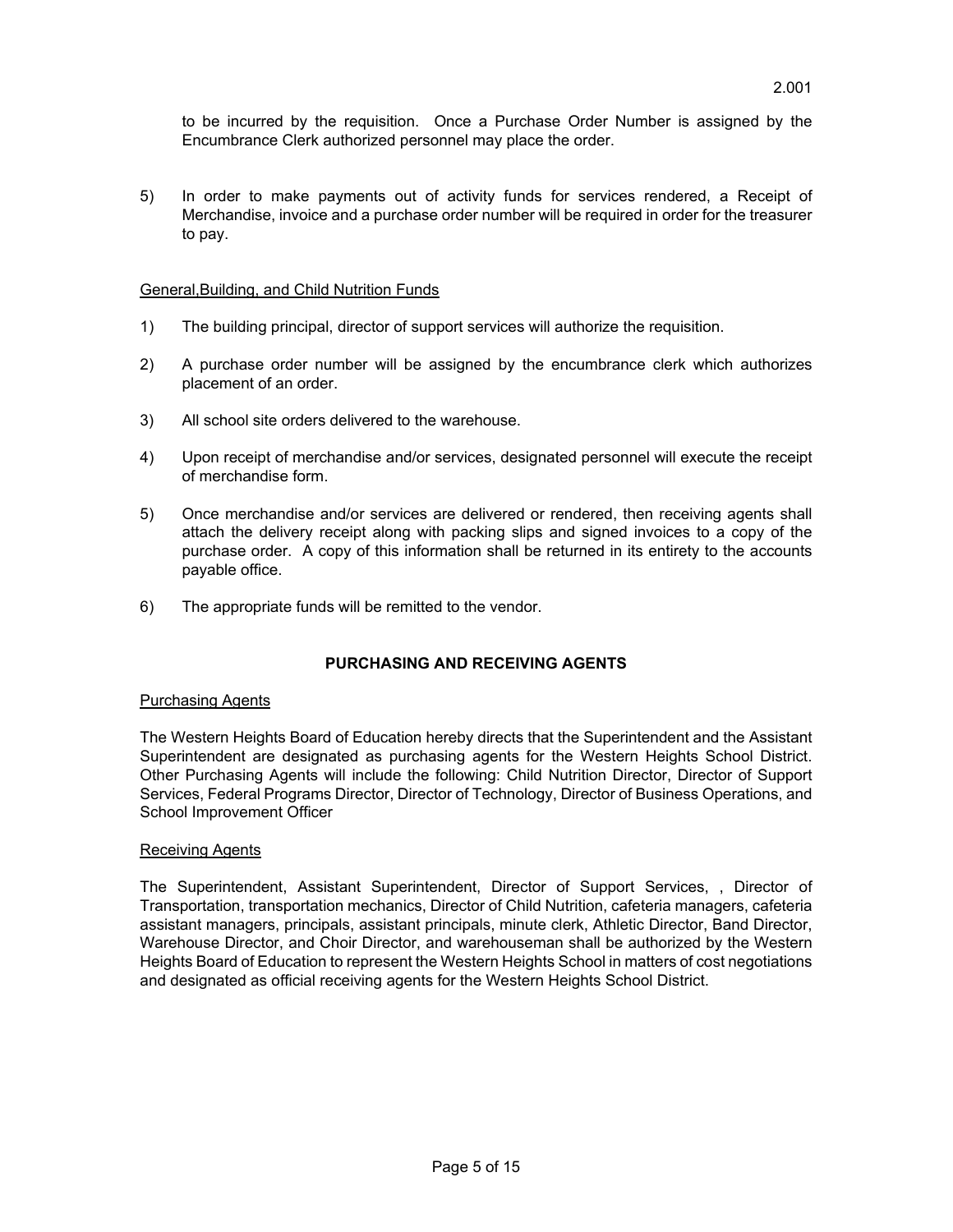# ADDENDUM - PURCHASING POLICY AND PROCEDURES **OVERVIEW**

# Addendums: Contracted Services Agreement Agreement for Individuals Business Relationship Affidavit

Effective 2-8-16, the Board of Education requires that all financial agreements with incorporated vendors shall be formalized with an executed Contracted Services Agreement between a purchasing agent of Western Heights Public School and an authorized representative of the vendor.

Effective 7-1-93, the Board of Education requires that all purchase orders with incorporated vendors and person(s) have attached to said purchase order an executed Business Relationship Affidavit.

Adopted: 01-11-93 Revised: 02-01-93 Amended: 03-03-93 Amended: 04-05-93 Revised: 02-08-16 Revised: 08-13-18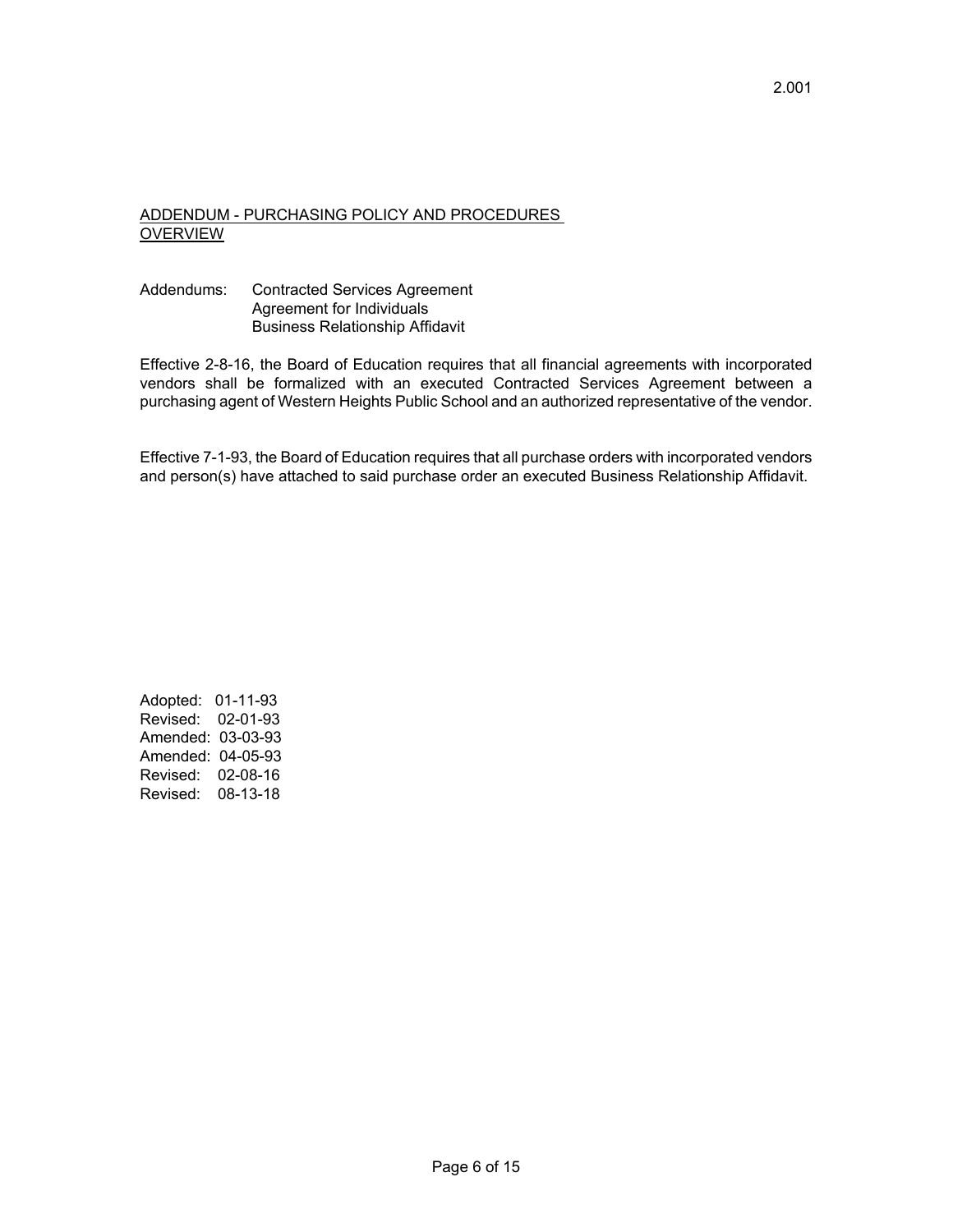## **AGREEMENT FOR INDIVIDUALS**

This AGREEMENT, made and entered into this day of 20\_\_\_, by and between Western Heights Independent School District No. I-41 of Oklahoma County, party of the first part, (hereinafter referred to as ("WESTERN HEIGHTS"), and \_\_\_\_\_\_\_\_\_\_\_\_\_\_\_\_\_\_\_\_\_\_\_\_\_\_\_\_\_\_\_\_\_\_\_\_\_\_\_\_\_\_\_\_\_, party of the second part, (hereinafter referred to as "VENDOR").

**W I T N E S S E T H**

 WHEREAS, WESTERN HEIGHTS has caused to be prepared in accordance with the law, certain plans and specifications, purchase orders, or other authorization for the purchase of goods, equipment, materials, and supplies, or for the completion of work or services or the acquisition of said equipment, materials or supplies as hereinafter described:

 $\overline{a}$ 

 WHEREAS, the VENDOR has agreed to sell and provide to sell and provide the hereinabove described equipment, materials, or supplies, and/or complete the hereinabove described work or services according to the applicable plans and specifications, bidding documents and/or purchase orders; and

 NOW THEREFORE, in consideration of the mutual agreements and covenants herein contained, the parties to this AGREEMENT have agreed and hereby agree as follows:

1. The VENDOR shall, in good and first class manner, furnish all labor, materials, personnel services, tools, and equipment required to perform and complete the hereinabove described work or acquire the hereinabove described supplies, materials, and/or equipment in strict accordance with this contract and the following documents; which are specifically incorporated herein and made a part of this AGREEMENT hereof:

2. The total amount of this AGREEMENT is \$\_\_\_\_\_\_\_\_, inclusive of all charges, expenses, interest, principal or any other amounts associated with the AGREEMENT.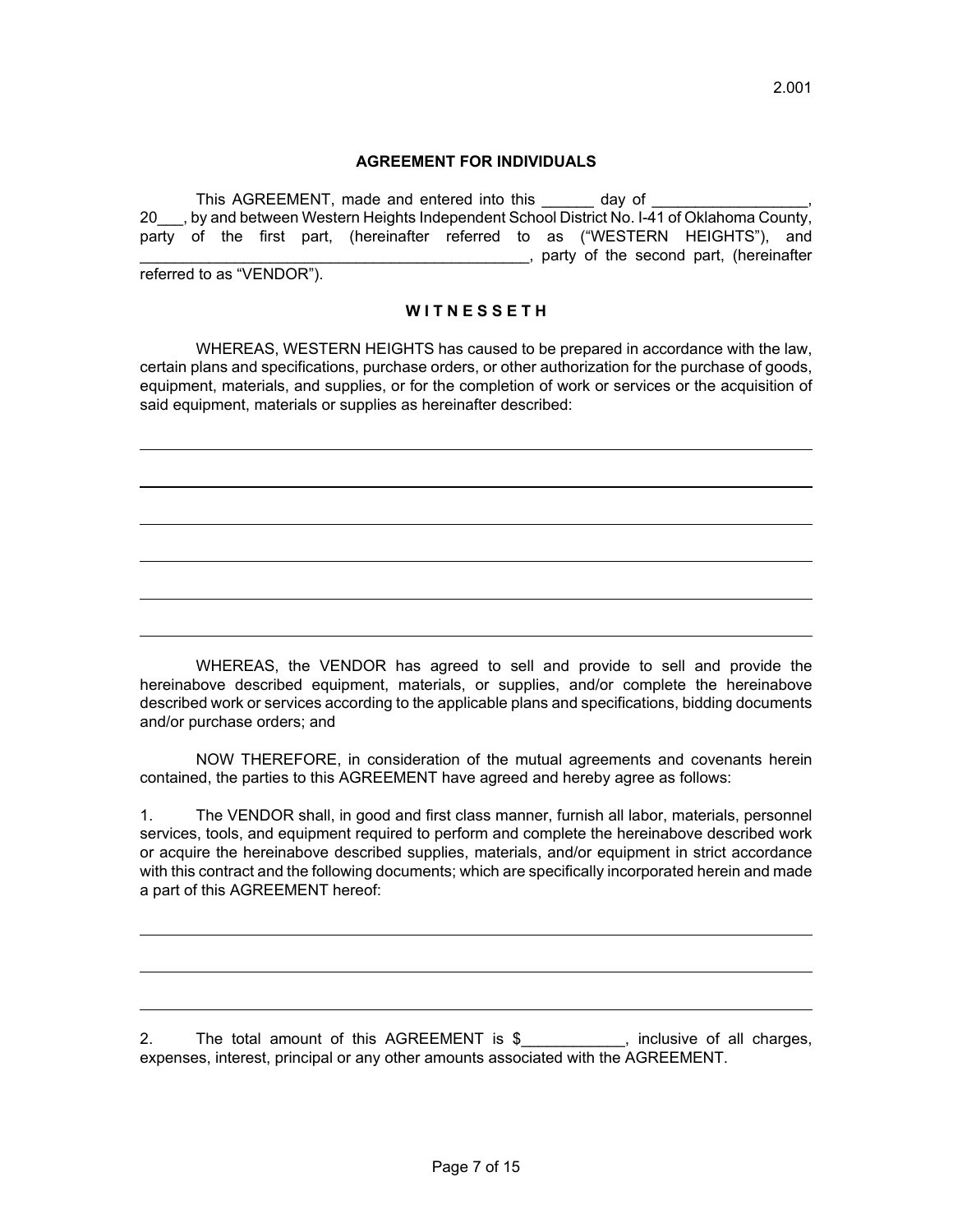3. Payment by WESTERN HEIGHTS shall be made in full within 60 days of final acceptance of the goods, materials, equipment, supplies, and/or work or services.

4. The VENDOR shall upon the request of WESTERN HEIGHTS furnish proof that all claims and obligations incurred by the VENDOR in connection with the performance of said work or acquisition of supplies or services have been fully paid and settled by the VENDOR. If it is determined by WESTERN HEIGHTS that unsettled claims are outstanding against the VENDOR, in connection with the performance of said work, or acquisition of supplies or services, payment will be withheld by WESTERN HEIGHTS until such time as acceptable documentation of full settlement is made.

 In witness whereof, the parties hereto have caused this instrument to be executed the day and year first above written.

 $\frac{1}{2}$  , and the contract of the contract of the contract of the contract of the contract of the contract of the contract of the contract of the contract of the contract of the contract of the contract of the contract

 $\frac{1}{2}$  , and the contract of the contract of the contract of the contract of the contract of the contract of the contract of the contract of the contract of the contract of the contract of the contract of the contract

WESTERN HEIGHTS: ATTEST:

Clerk of the Board

Superintendent or Purchasing Agent

\_\_\_\_\_\_\_\_\_\_\_\_\_\_\_\_\_\_\_\_\_\_\_\_\_\_\_\_\_\_\_\_\_\_\_\_\_

\_\_\_\_\_\_\_\_\_\_\_\_\_\_\_\_\_\_\_\_\_\_\_\_\_\_\_\_\_\_\_\_\_\_\_\_\_

VENDOR: ATTEST:

By: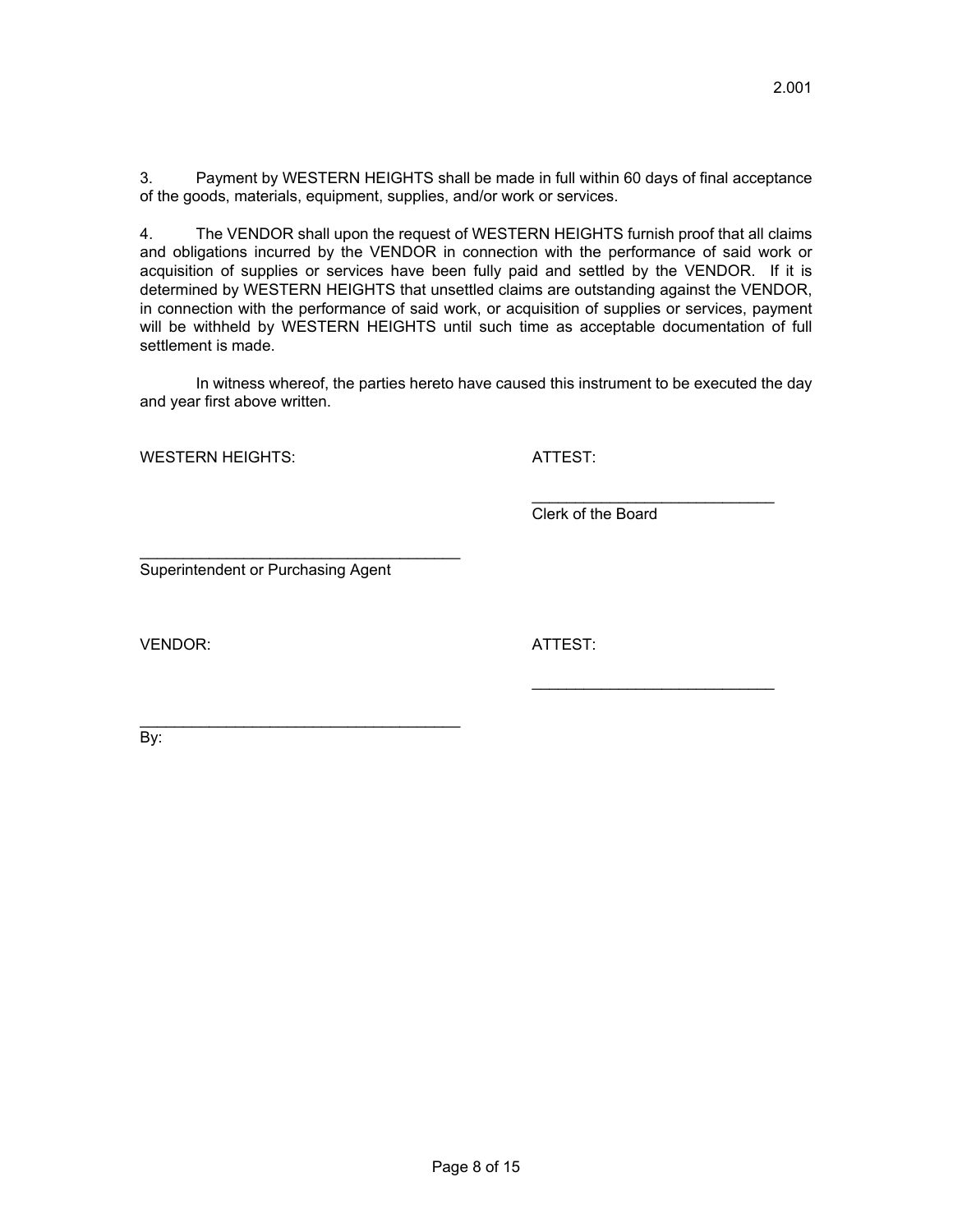## **CONTRACTED SERVICES AGREEMENT**

2.001

 AGREEMENT made between \_\_\_\_\_\_\_\_\_\_\_\_\_\_\_\_\_\_\_\_\_\_\_\_\_\_\_\_\_\_\_\_\_\_\_\_\_\_\_\_\_\_\_\_ of \_\_\_\_\_\_\_\_\_\_\_\_\_\_\_\_\_\_\_\_\_\_\_\_\_\_\_\_\_\_\_\_\_\_\_\_\_, (hereinafter referred to as the "CONTRACTOR") and the Western Heights Independent School District No. I-41 of Oklahoma County, whose principal place of business is located at 8401 SW 44th Street, City of Oklahoma City, County of Oklahoma, State of Oklahoma, (hereinafter referred to as "WESTERN HEIGHTS").

 WHEREAS, WESTERN HEIGHTS is an Independent School District who, from time to time, requires the services of independent contractors to assist it in the provision of educational services to its faculty, staff, and students; and

 WHEREAS, the CONTRACTOR is in the business of providing contracted services to school districts such as WESTERN HEIGHTS and has a great deal of experience in the provision of said services; and

 WHEREAS, the CONTRACTOR is willing to provide said services to WESTERN HEIGHTS, and WESTERN HEIGHTS is willing to contract with CONTRACTOR to receive said services according to the terms, covenants, and conditions hereinafter set forth;

 For the reasons set forth above, and in consideration of the mutual promises and agreements hereinafter set forth, WESTERN HEIGHTS and the CONTRACTOR agree as follows:

## SECTION I

 WESTERN HEIGHTS hereby engages and hires the CONTRACTOR to perform the following services **contained a service of the services** of the services of the service of the service of the service of the service of the service of the service of the service of the service of the service of the service

(hereinafter referred to as "contracted services") and the CONTRACTOR hereby accepts and agrees to such engagement subject to the general supervision and pursuant to the orders, advice, and direction of WESTERN HEIGHTS.

# SECTION II

 The CONTRACTOR agrees to provide the contracted services specified hereinabove on the following dates and at the following times

or at such dates and times as reasonably required and as set forth by WESTERN HEIGHTS.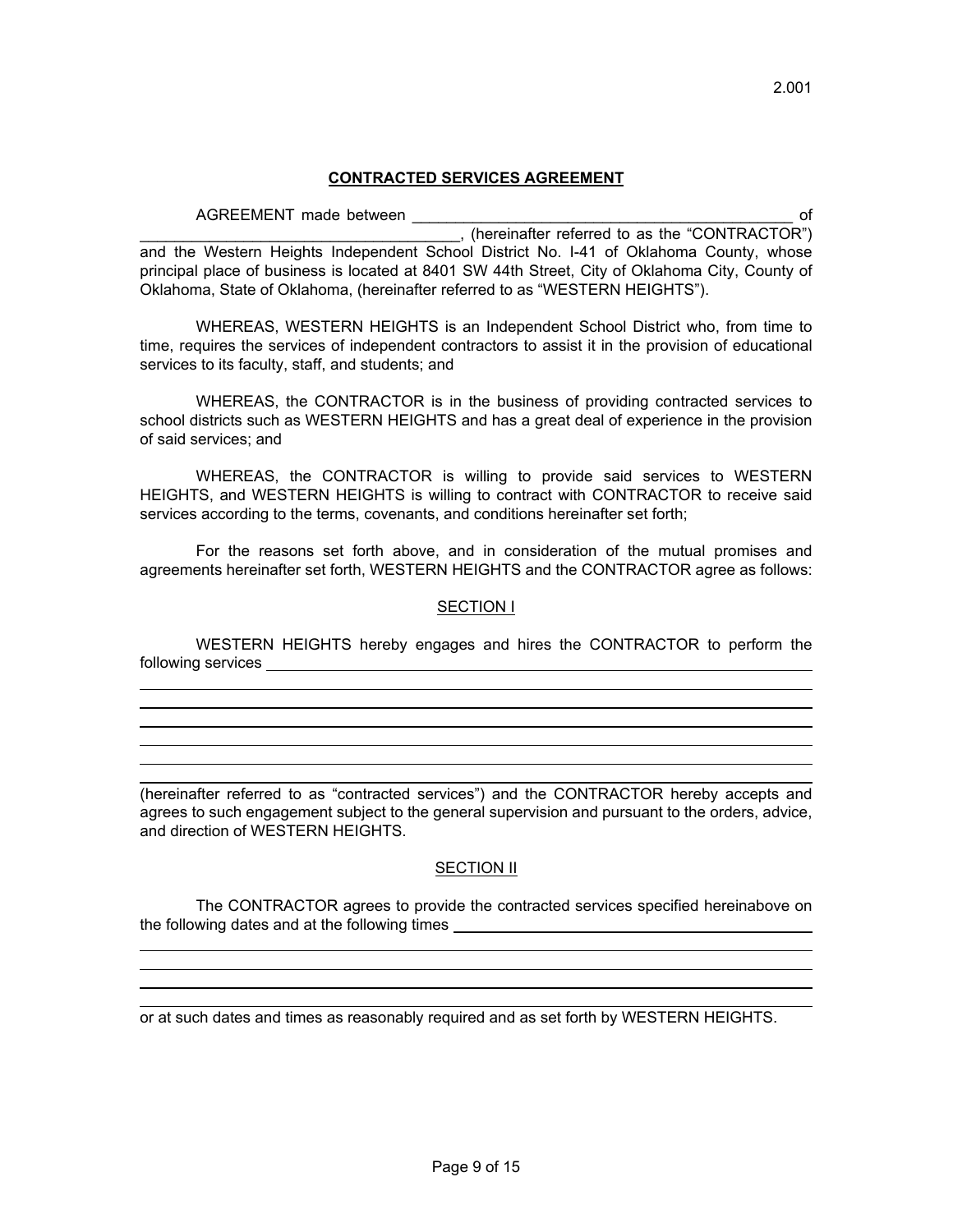# SECTION III

 WESTERN HEIGHTS shall pay to CONTRACTOR, and CONTRACTOR shall accept from WESTERN HEIGHTS, in full and complete payment for CONTRACTOR'S services rendered hereunder, the following compensation:

 .

The compensation as set forth herein is inclusive of all expenses of the CONTRACTOR including but not limited to, long distance telephone calls, shipping charges, travel expenses, reproduction costs, presentation costs, etc. and the compensation set forth herein shall upon payment by Western Heights be considered full payment for all contracted services. The CONTRACTOR shall not be entitled to any additional compensation by reason of any certain service which he may perform in addition to the contracted services.

# SECTION IV

 WESTERN HEIGHTS and CONTRACTOR agree that the CONTRACTOR shall be considered at all times and for all purposes an independent contractor as defined by Oklahoma Statutes and case law. It is understood that the CONTRACTOR shall receive no benefits incident to this agreement and that CONTRACTOR is solely responsible for the payment of all employment taxes, unemployment insurance premiums, workers compensation premiums, withholding taxes, and any and all other taxes or benefits normally associated with, or provided to, an employee. The CONTRACTOR hereby agrees to provide all required insurance, to pay all employment related taxes on its employees and to hold WESTERN HEIGHTS harmless for all such benefits, insurance, and taxes which the CONTRACTOR fails to pay.

## SECTION V

 The CONTRACTOR agrees that all information supplied to it, and all work processed by the CONTRACTOR, will be held to be confidential and private and will not be disclosed to anyone other than WESTERN HEIGHTS without the express written permission of WESTERN HEIGHTS.

## SECTION VI

 This agreement contains the complete agreement concerning the contracted services arrangement between the parties and shall, as of the effective date hereof, supersede all other agreements between the parties. WESTERN HEIGHTS and the CONTRACTOR stipulate that neither of them has made any representations with respect to the subject matter of this agreement or any representations including the execution and delivery hereof except such representations as are specifically set forth herein, and each of the parties herein acknowledges that he or it has relied on its own judgment in entering into this agreement. No waiver or modification of this agreement, or of any covenant, condition, or limitation herein contained, shall be valid unless in writing and duly executed by the party to be charged therewith.

# SECTION VII

 This agreement may be terminated by either party on thirty (30) days written notice to the other party. In the event of any violation by the CONTRACTOR of any terms of this agreement,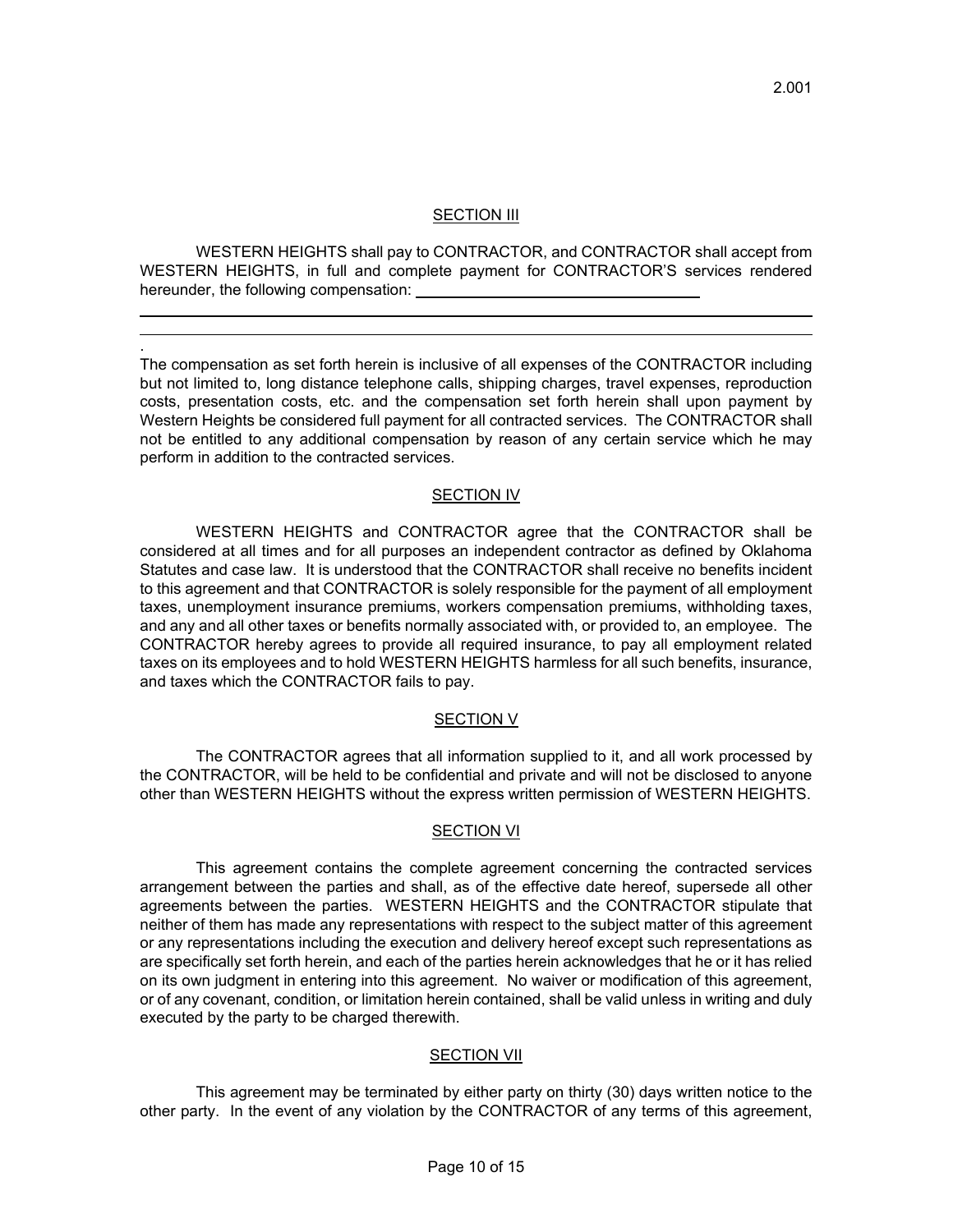WESTERN HEIGHTS may terminate this agreement without notice and with pay only to the date of such termination.

|        |        | IN WITNESS WHEREOF, the parties have executed this agreement at Oklahoma City, Oklahoma, |
|--------|--------|------------------------------------------------------------------------------------------|
| on the | dav of |                                                                                          |

WESTERN HEIGHTS: By: \_\_\_\_\_\_\_\_\_\_\_\_\_\_\_\_\_\_\_\_\_\_\_\_\_\_\_\_\_\_\_ Position: \_\_\_\_\_\_\_\_\_\_\_\_\_\_\_\_\_\_\_\_\_\_\_\_\_\_\_

CONTRACTOR: \_\_\_\_\_\_\_\_\_\_\_\_\_\_\_\_\_\_\_\_\_\_\_\_\_\_\_\_\_\_\_\_\_\_

 $\mathsf{By:}$  . The set of the set of the set of the set of the set of the set of the set of the set of the set of the set of the set of the set of the set of the set of the set of the set of the set of the set of the set of

ACKNOWLEDGEMENTS ATTACHED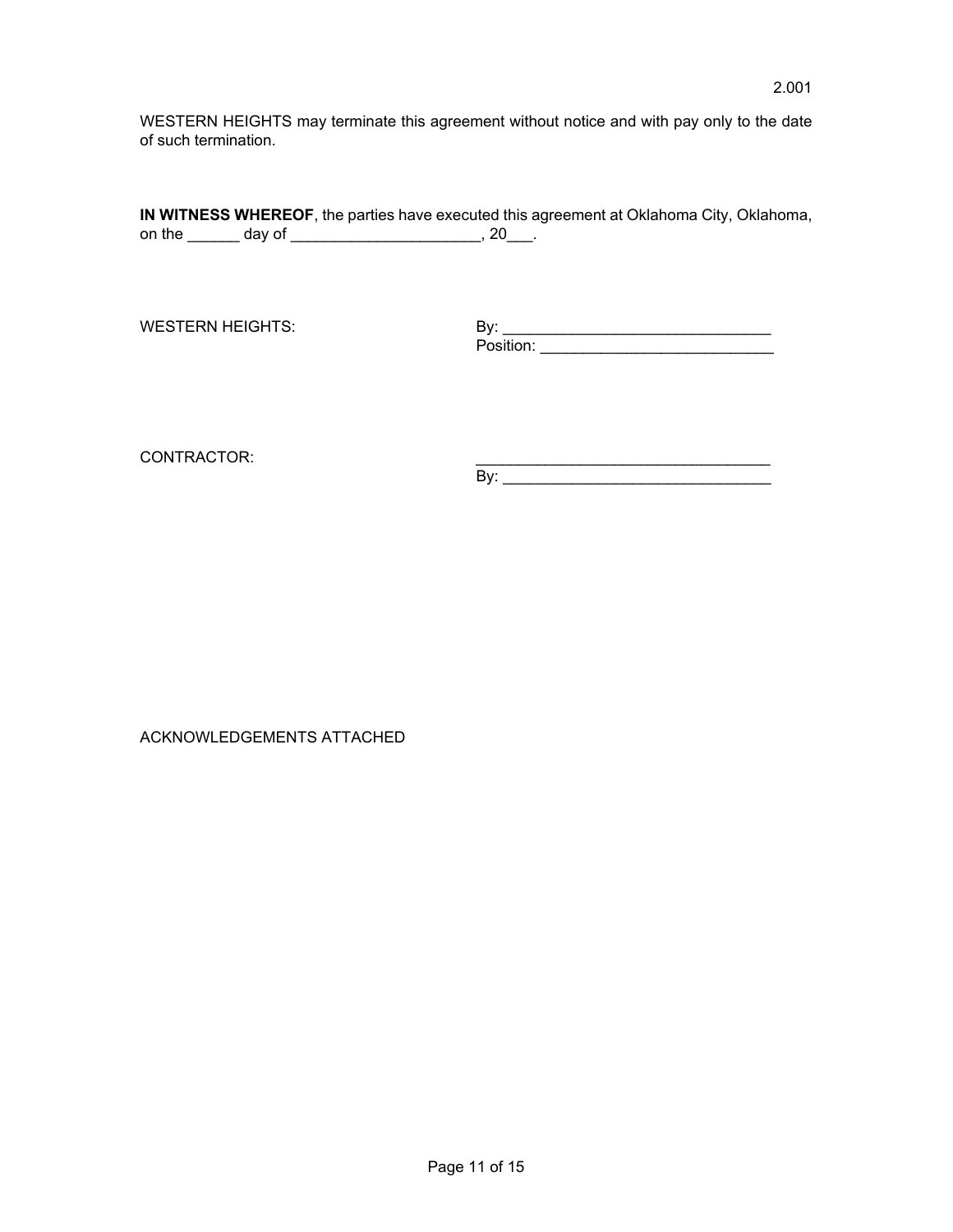STATE OF OKLAHOMA (1)  $)$ COUNTY OF OKLAHOMA )

Before me, the undersigned, a Notary Public in and for said County and State on this day of  $\hskip1cm \Box$  .  $\hskip1cm \Box$  .  $\hskip1cm \Box$  .  $\hskip1cm \Box$  .  $\hskip1cm \Box$  personally appeared  $\hskip1cm \Box$ as \_\_\_\_\_\_\_\_\_\_\_\_\_\_\_\_\_\_\_\_\_\_\_\_\_ of Western Heights Independent School District No. I-41 of Oklahoma County, to me known to be the identical person who executed the within and foregoing instrument and acknowledged to me that executed the same as free and voluntary act and deed for the uses and purposes therein set forth.

Given under my hand and seal the day and year last above written.

 $\mathcal{L}_\text{max}$  , and the set of the set of the set of the set of the set of the set of the set of the set of the set of the set of the set of the set of the set of the set of the set of the set of the set of the set of the

Notary Public

My Commission Expires:

(SEAL)

 $\mathcal{L}=\mathcal{L}=\mathcal{L}=\mathcal{L}=\mathcal{L}=\mathcal{L}=\mathcal{L}=\mathcal{L}=\mathcal{L}=\mathcal{L}=\mathcal{L}=\mathcal{L}=\mathcal{L}=\mathcal{L}=\mathcal{L}=\mathcal{L}=\mathcal{L}=\mathcal{L}=\mathcal{L}=\mathcal{L}=\mathcal{L}=\mathcal{L}=\mathcal{L}=\mathcal{L}=\mathcal{L}=\mathcal{L}=\mathcal{L}=\mathcal{L}=\mathcal{L}=\mathcal{L}=\mathcal{L}=\mathcal{L}=\mathcal{L}=\mathcal{L}=\mathcal{L}=\mathcal{L}=\mathcal{$ 

| STATE OF OKLAHOMA         |  |
|---------------------------|--|
|                           |  |
| <b>COUNTY OF OKLAHOMA</b> |  |

Before me, the undersigned, a Notary Public in and for said County and State on this \_\_\_\_ day of \_\_\_\_\_\_\_\_\_\_\_\_\_\_\_\_\_\_\_\_\_,  $\hskip 0.4cm \qquad \qquad$  , personally appeared  $\quad \text{as} \quad$ 

\_\_\_\_\_\_\_\_\_\_\_\_\_\_\_\_\_\_\_\_\_\_\_\_\_\_\_, to me known to be the identical person who executed the within and foregoing instrument and acknowledged to me that executed the same as executed the same as executed the same as and voluntary act and deed for the uses and purposes therein set forth.

Given under my hand and seal the day and year last above written.

 $\mathcal{L}_\text{max}$  , and the contract of the contract of the contract of the contract of the contract of the contract of the contract of the contract of the contract of the contract of the contract of the contract of the contr

Notary Public

My Commission Expires:

 $\mathcal{L}=\mathcal{L}=\mathcal{L}=\mathcal{L}=\mathcal{L}=\mathcal{L}=\mathcal{L}=\mathcal{L}=\mathcal{L}=\mathcal{L}=\mathcal{L}=\mathcal{L}=\mathcal{L}=\mathcal{L}=\mathcal{L}=\mathcal{L}=\mathcal{L}=\mathcal{L}=\mathcal{L}=\mathcal{L}=\mathcal{L}=\mathcal{L}=\mathcal{L}=\mathcal{L}=\mathcal{L}=\mathcal{L}=\mathcal{L}=\mathcal{L}=\mathcal{L}=\mathcal{L}=\mathcal{L}=\mathcal{L}=\mathcal{L}=\mathcal{L}=\mathcal{L}=\mathcal{L}=\mathcal{$ 

(SEAL)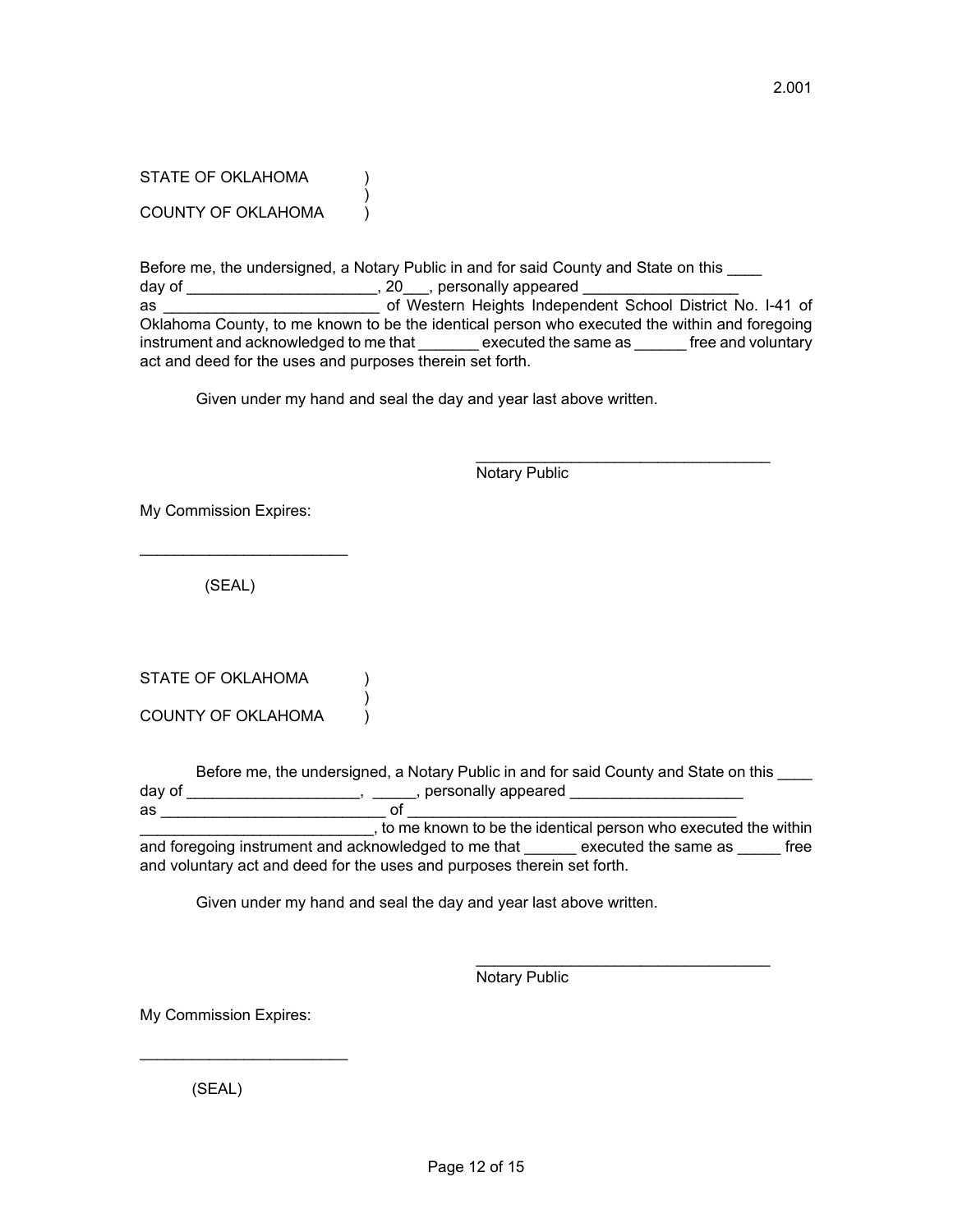## **BUSINESS RELATIONSHIP AFFIDAVIT**

STATE OF OKLAHOMA

COUNTY OF \_\_\_\_\_\_\_\_\_\_\_\_\_\_ )

) AFFIDAVIT

\_\_\_\_\_\_\_\_\_\_\_\_\_\_\_\_\_\_\_\_\_\_\_\_\_\_\_\_\_\_\_\_\_\_\_\_\_\_\_\_\_ of lawful age being first duly sworn, on

oath says that he/she is the agent authorized to represent \_\_\_\_\_\_\_\_\_\_\_\_\_\_\_\_\_\_\_\_\_\_\_\_. Affiant further states that the nature and details of any partnership, joint venture, or other business relationship presently in effect, or which existed within one (1) year prior to the date of this statement, with any employee of the Western Heights School District or member of the Western Heights Board of Education, and any officer, director, employee, or agent of the Affiant, or principal or employer of the Affiant, is as follows:

 $\mathcal{L}_\text{max}$  and  $\mathcal{L}_\text{max}$  and  $\mathcal{L}_\text{max}$  and  $\mathcal{L}_\text{max}$  and  $\mathcal{L}_\text{max}$  and  $\mathcal{L}_\text{max}$  $\mathcal{L}_\text{max}$  and  $\mathcal{L}_\text{max}$  and  $\mathcal{L}_\text{max}$  and  $\mathcal{L}_\text{max}$  and  $\mathcal{L}_\text{max}$  and  $\mathcal{L}_\text{max}$ 

 Business relationship is defined as any relationship in which one or more of the parties received remuneration of any kind, or the promise of remuneration, as a result of services rendered, goods sold, or the transfer of valuable items of any nature or kind.

 Affiant further states that the names of all persons having any such business relationships and the positions they hold with Western Heights Schools, Board of Education, or their respective companies or firms, are as follows:

 $\mathcal{L}_\text{max}$  and  $\mathcal{L}_\text{max}$  and  $\mathcal{L}_\text{max}$  and  $\mathcal{L}_\text{max}$  and  $\mathcal{L}_\text{max}$  and  $\mathcal{L}_\text{max}$  $\mathcal{L}_\text{max}$  and  $\mathcal{L}_\text{max}$  and  $\mathcal{L}_\text{max}$  and  $\mathcal{L}_\text{max}$  and  $\mathcal{L}_\text{max}$  and  $\mathcal{L}_\text{max}$ 

If none of the business relationships hereinabove exist Affiant should so state.

 $\mathcal{L}_\text{max} = \mathcal{L}_\text{max} = \mathcal{L}_\text{max} = \mathcal{L}_\text{max} = \mathcal{L}_\text{max} = \mathcal{L}_\text{max} = \mathcal{L}_\text{max} = \mathcal{L}_\text{max} = \mathcal{L}_\text{max} = \mathcal{L}_\text{max} = \mathcal{L}_\text{max} = \mathcal{L}_\text{max} = \mathcal{L}_\text{max} = \mathcal{L}_\text{max} = \mathcal{L}_\text{max} = \mathcal{L}_\text{max} = \mathcal{L}_\text{max} = \mathcal{L}_\text{max} = \mathcal{$ 

 $\mathcal{L}_\text{max}$  , and the contract of the contract of the contract of the contract of the contract of the contract of the contract of the contract of the contract of the contract of the contract of the contract of the contr **Signed** 

Subscribed and sworn to before me this \_\_\_\_\_\_\_ day of \_\_\_\_\_\_\_\_\_\_\_\_\_\_\_, 20\_\_\_

 $\mathcal{L}_\text{max}$  , and the contract of the contract of the contract of the contract of the contract of the contract of the contract of the contract of the contract of the contract of the contract of the contract of the contr

Notary Public

My Commission Expires:

 $\mathcal{L}_\text{max}$  , where  $\mathcal{L}_\text{max}$  and  $\mathcal{L}_\text{max}$ 

(SEAL)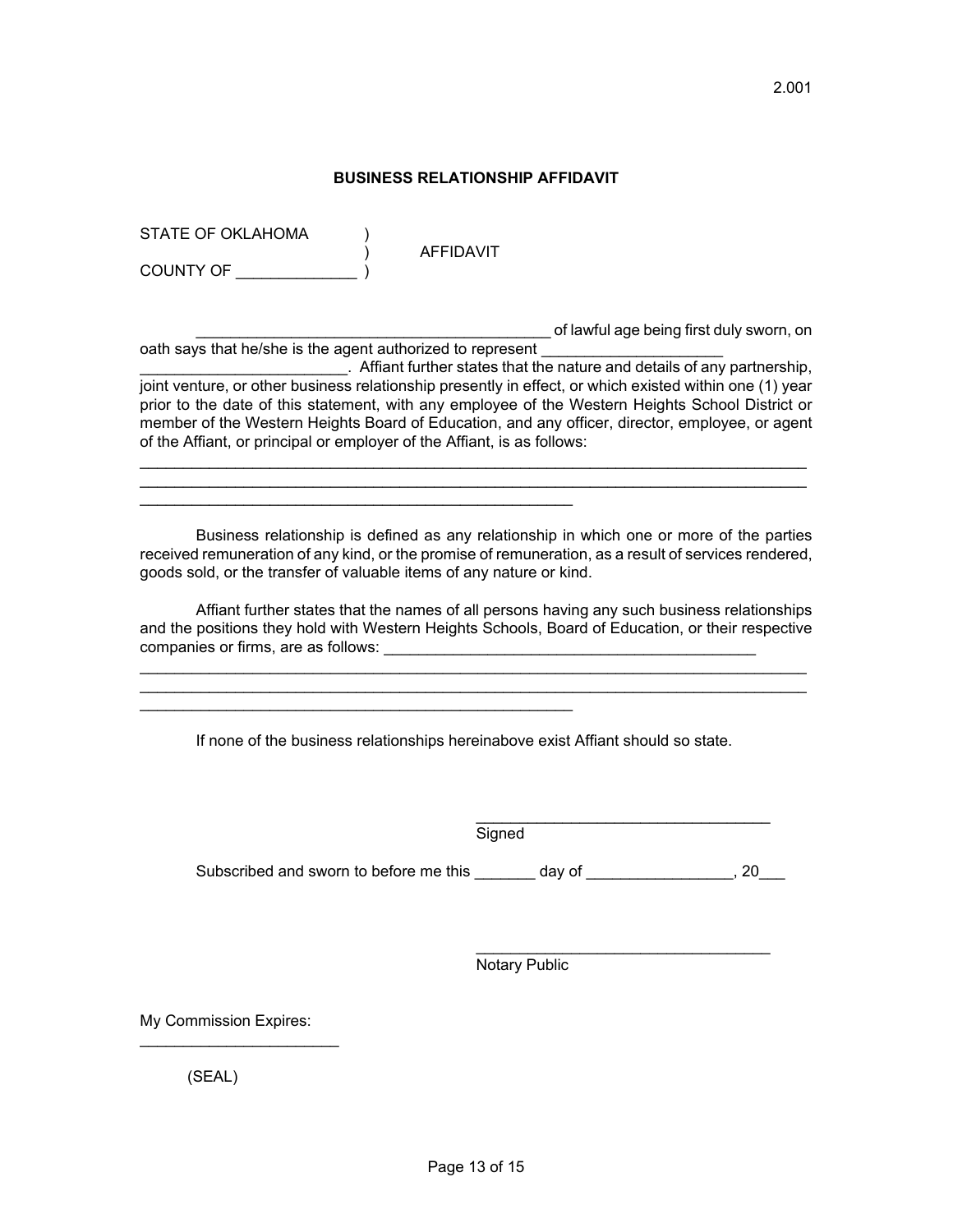# SOLE/SINGLE SOURCE JUSTIFICATION

| Part/Item/Service<br>Description                                                                                                                                      |                                                                                                                      |
|-----------------------------------------------------------------------------------------------------------------------------------------------------------------------|----------------------------------------------------------------------------------------------------------------------|
|                                                                                                                                                                       | Requisition #                                                                                                        |
| Provide sole/single source justification for item(s) or services listed above. Justification may be<br>made in accordance with Western Heights Public Schools Policy. |                                                                                                                      |
| *Also include any additional information that assists in determining the validity of the sole/single source justification.                                            |                                                                                                                      |
| Only Manufacturer-approved source<br>(Attach letter from manufacturer)                                                                                                | <b>Competition attempted</b><br>(Explain below in detail)                                                            |
| Proprietary/Patented Item<br>(Attach letter from manufacturer)                                                                                                        | Copyrighted Item<br>(Attach letter from company)                                                                     |
| Compatibility with existing equipment<br>(Explain below in detail)                                                                                                    | Other<br>(Explain below in detail)                                                                                   |
| Explanation of sole/single source:                                                                                                                                    | <u> 1989 - Johann John Stone, mars eta bainar eta industrial eta arteko errestan zen erroman zen erroman zen err</u> |
|                                                                                                                                                                       |                                                                                                                      |
|                                                                                                                                                                       |                                                                                                                      |
|                                                                                                                                                                       |                                                                                                                      |
| Competition may be possible, but this item is obtained without competition due to the<br>following:                                                                   |                                                                                                                      |
| Government/Federal Contract<br>(Include copy of contract page or contract number<br>Page, and vendor/item number)                                                     | <b>Oklahoma State Contract</b><br>(include copy of contract page or contract<br>number, page, and vendor/item number |
| Signatures/Authority                                                                                                                                                  |                                                                                                                      |